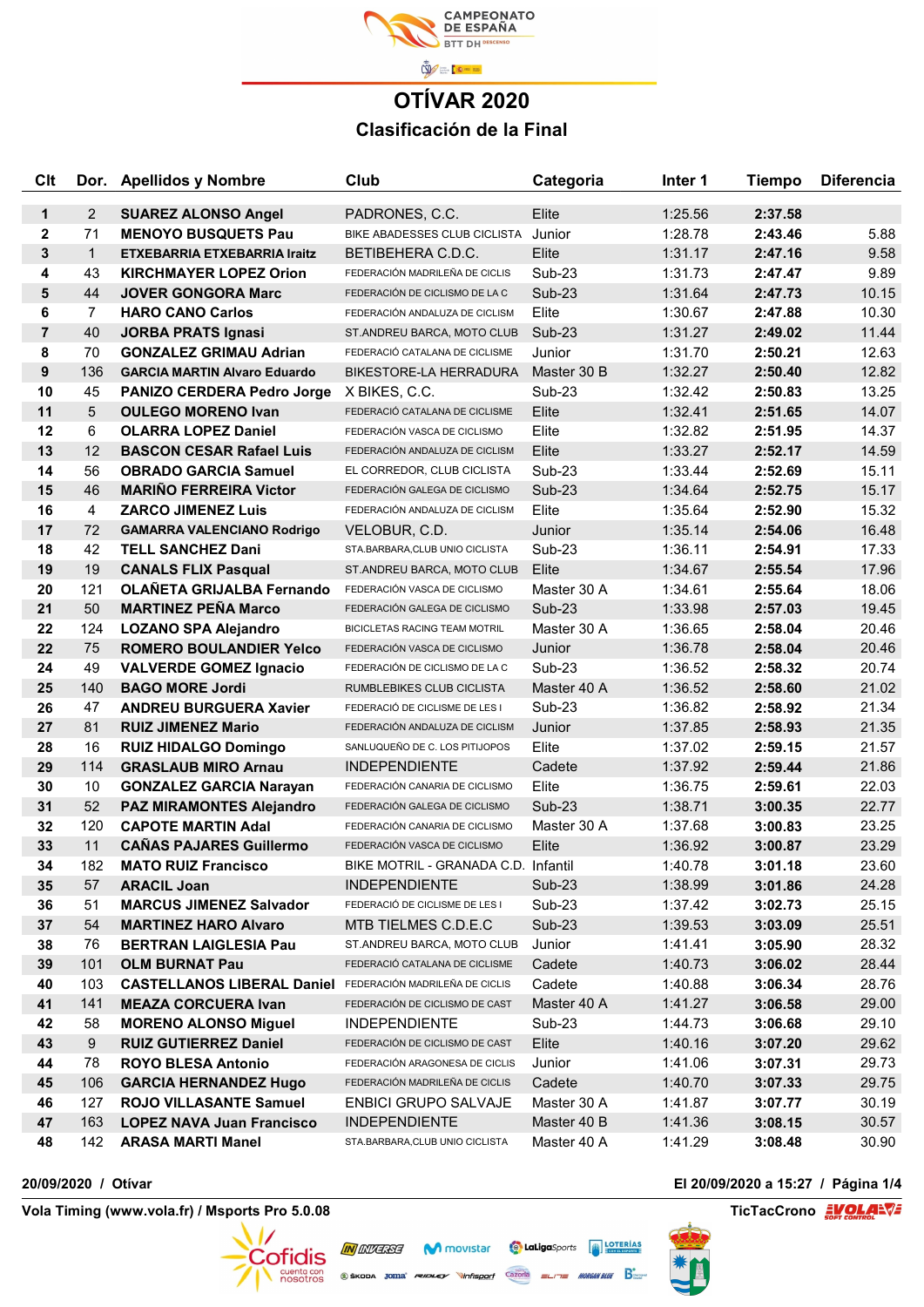

## OTÍVAR 2020 Clasificación de la Final

| C <sub>It</sub> |     | Dor. Apellidos y Nombre                            | Club                                  | Categoria   | Inter 1 | Tiempo  | <b>Diferencia</b> |
|-----------------|-----|----------------------------------------------------|---------------------------------------|-------------|---------|---------|-------------------|
| 49              | 77  | <b>JURADO TARKANYI Carlos</b>                      | FEDERACIÓN ANDALUZA DE CICLISM        | Junior      | 1:42.88 | 3:09.48 | 31.90             |
| 50              | 26  | <b>ROMERO PERICH Pol</b>                           | ST.ANDREU BARCA, MOTO CLUB            | Elite       | 1:32.58 | 3:09.60 | 32.02             |
| 51              | 55  | <b>MESA VARGAS Jose</b>                            | C.D. OWSBICYCLE                       | $Sub-23$    | 1:44.05 | 3:09.67 | 32.09             |
| 52              | 125 | POZO GARCIOLO Victor Manuel BIKESTORE-LA HERRADURA |                                       | Master 30 A | 1:41.63 | 3:10.19 | 32.61             |
| 53              | 104 | <b>PONS POLO Adriel</b>                            | FEDERACIÓ CATALANA DE CICLISME        | Cadete      | 1:42.35 | 3:10.85 | 33.27             |
| 54              | 79  | <b>LIMA DOMINGUEZ Jonay</b>                        | FEDERACIÓN CANARIA DE CICLISMO        | Junior      | 1:43.75 | 3:11.43 | 33.85             |
| 55              | 143 | <b>BLANCO FERNANDEZ Ivan</b>                       | FEDERACIÓN VASCA DE CICLISMO          | Master 40 A | 1:40.94 | 3:11.76 | 34.18             |
| 56              | 74  | <b>JORBA PRATS Pau</b>                             | ST.ANDREU BARCA, MOTO CLUB            | Junior      | 1:44.47 | 3:11.91 | 34.33             |
| 57              | 15  | <b>LOZANO RUBIA Rafael</b>                         | MOB HQ, C.D.                          | Elite       | 1:44.86 | 3:13.46 | 35.88             |
| 58              | 22  | <b>COZAR PEREZ Salvador Jesus</b>                  | SPAIN DOWNHILL, C.D.                  | Elite       | 1:44.81 | 3:13.93 | 36.35             |
| 59              | 130 | <b>ARACIL CARNICER David</b>                       | <b>MOLABIKES CLUB CICLISME</b>        | Master 30 B | 1:46.11 | 3:14.06 | 36.48             |
| 60              | 14  | DE LA PEÑA ARMESTO Jon                             | FEDERACIÓN VASCA DE CICLISMO          | Elite       | 1:43.28 | 3:15.07 | 37.49             |
| 61              | 123 | <b>JIMENEZ HERNANDEZ Carlos</b>                    | SPAIN DOWNHILL, C.D.                  | Master 30 A | 1:46.18 | 3:15.11 | 37.53             |
| 61              | 21  | <b>MEDINA ELIAS Aday</b>                           | <b>7PIÑONES</b>                       | Elite       | 1:37.67 | 3:15.11 | 37.53             |
| 63              | 53  | RODRIGUEZ ALABARCE Jose Antonio                    | SHOW TIME BMX, C.D.                   | Sub-23      | 1:46.02 | 3:15.41 | 37.83             |
| 64              | 152 | <b>NAVARRO CARREÑO Daniel</b>                      | ENDUROBIKE ALMERIA, C.D.              | Master 40 A | 1:45.29 | 3:16.11 | 38.53             |
| 65              | 28  | <b>ARJONA AGUILERA Victor Manuel</b>               | BICICLETAS RACING TEAM MOTRIL         | Elite       | 1:45.68 | 3:16.20 | 38.62             |
| 66              | 134 | RODRIGUEZ FERNANDEZ Jose Javier                    | DIRTYBIKE, C.D.                       | Master 30 B | 1:46.59 | 3:16.45 | 38.87             |
| 67              | 150 | <b>RUIZ CORTES Daniel</b>                          | <b>INDEPENDIENTE</b>                  | Master 40 A | 1:48.84 | 3:17.29 | 39.71             |
| 68              | 113 | <b>MARTINEZ RODRIGUEZ Andre</b>                    | AVANZA-O PORRIÑO                      | Cadete      | 1:44.89 | 3:18.67 | 41.09             |
| 69              | 107 | <b>JORGE VAZQUEZ Roi</b>                           | CICLOSQUINTENA, C.                    | Cadete      | 1:47.69 | 3:19.74 | 42.16             |
| 70              | 166 | <b>LAFUENTE MARTINEZ Francisco Jose</b>            | <b>INDEPENDIENTE</b>                  | Master 40 B | 1:48.74 | 3:21.65 | 44.07             |
| 71              | 105 | <b>GUILLAMON FABREGAT Juan</b>                     | GRUP DOS RODES, CC                    | Cadete      | 1:49.37 | 3:23.31 | 45.73             |
| 72              | 126 | <b>AYLLON TALAVERON Francisco Javier</b>           | <b>GACOSUR</b>                        | Master 30 A | 1:51.23 | 3:23.82 | 46.24             |
| 73              | 164 | <b>GARCIA GONZALEZ Sergio</b>                      | BICICLETAS RACING TEAM MOTRIL         | Master 40 B | 1:51.31 | 3:24.27 | 46.69             |
| 74              | 122 | <b>AIRES MUÑOZ Alberto</b>                         | FEDERACIÓN DE CICLISMO DE CAST        | Master 30 A | 1:48.13 | 3:24.38 | 46.80             |
| 75              | 41  | <b>PEYRA DELIC Edgar</b>                           | PREMIA DE DALT, C.C. BTT              | Sub-23      | 2:00.09 | 3:25.03 | 47.45             |
| 76              | 175 | <b>BOODT Josep</b>                                 | <b>INDEPENDIENTE</b>                  | Master 50   | 1:51.57 | 3:27.00 | 49.42             |
| 77              | 31  | <b>GARCIA RODRIGUEZ Jose Mario</b>                 | SPAIN DOWNHILL, C.D.                  | Elite       | 1:50.53 | 3:27.60 | 50.02             |
| 78              | 170 | <b>SERRA MARZA Joan</b>                            | <b>BTT LA GARRIGA, CLUB</b>           | Master 50   | 1:51.83 | 3:27.79 | 50.21             |
| 79              | 145 | <b>BETANCOR RAMOS Francisco Yeray</b>              | 7PIÑONES                              | Master 40 A | 1:53.68 | 3:31.02 | 53.44             |
| 80              | 90  | <b>TORREGROSA SANCHO Telma</b>                     | PREMIA DE DALT, C.C. BTT              | Fem Elite   | 1:51.54 | 3:31.24 | 53.66             |
| 81              | 171 | <b>LAGO LOPEZ Jordi</b>                            | <b>MOLABIKES CLUB CICLISME</b>        | Master 50   | 1:53.80 | 3:32.30 | 54.72             |
| 82              | 185 | <b>JIMENEZ ANDREUS Bruno</b>                       |                                       | Infantil    | 1:49.86 | 3:33.34 | 55.76             |
| 83              | 84  | <b>FERNANDEZ MONTEOLIVA Daniel</b>                 | <b>INDESO DFBIKE JEREZ</b>            | Junior      | 1:57.63 | 3:33.50 | 55.92             |
| 84              | 91  | <b>ZAMORA NOVALES Zoe</b>                          | FEDERACIÓN MADRILEÑA DE CICLIS        | Fem Sub-23  | 1:54.49 | 3:33.79 | 56.21             |
| 85              | 129 | <b>RODRIGUEZ DIAZ Sergio</b>                       | ENDUROBIKE ALMERIA, C.D.              | Master 30 A | 1:57.50 | 3:33.90 | 56.32             |
| 86              | 108 | <b>RIAL GUERRA Himar</b>                           | FEDERACIÓN CANARIA DE CICLISMO        | Cadete      | 1:56.46 | 3:33.91 | 56.33             |
| 87              | 85  | <b>MARTINEZ DIEZ Luis Niceas</b>                   | PICOTABIKE CANTABRIA, C.D.E.C. Junior |             | 1:55.31 | 3:34.05 | 56.47             |
| 88              | 109 | <b>VALSERO MANCHADO Mario</b>                      | FEDERACIÓN DE CICLISMO DE CAST        | Cadete      | 1:47.51 | 3:35.38 | 57.80             |
| 89              | 83  | <b>ARMAS MEDINA Edrian Javier</b>                  | FEDERACIÓN CANARIA DE CICLISMO        | Junior      | 1:55.05 | 3:35.86 | 58.28             |
| 90              | 97  | <b>GONZALEZ GRIMAU Aina</b>                        | FEDERACIÓ CATALANA DE CICLISME        | Fem Junior  | 1:58.58 | 3:37.06 | 59.48             |
| 91              | 144 | <b>CRIADO RAMOS Rafael Jesus</b>                   | <b>INDEPENDIENTE</b>                  | Master 40 A | 1:57.97 | 3:38.61 | 1:01.03           |
| 92              | 178 | <b>JOVER BADIA Cristobal</b>                       | FEDERACIÓN DE CICLISMO DE LA C        | Master 50   | 1:58.33 | 3:38.77 | 1:01.19           |
| 93              | 162 | <b>LOPEZ MORENO Oscar</b>                          | CROSS CHICKEN C.D.E.                  | Master 40 B | 1:55.40 | 3:39.04 | 1:01.46           |
| 94              | 132 | <b>ESCAÑUELA ROMERO Julio</b>                      | SHOW TIME BMX, C.D.                   | Master 30 B | 2:01.70 | 3:40.24 | 1:02.66           |
| 95              | 111 | <b>GOMEZ RODRIGUEZ Javier</b>                      | BIKE RACING VALLISOLETANO, C.D        | Cadete      | 1:59.30 | 3:40.71 | 1:03.13           |
| 96              | 177 | <b>KIRCHMAYER Arnold</b>                           | DIRTYBIKE, C.D.                       | Master 50   | 1:58.12 | 3:40.99 | 1:03.41           |

Vola Timing (www.vola.fr) / Msports Pro 5.0.08 TicTacCrono EVOLANTE

20/09/2020 / Otívar El 20/09/2020 a 15:27 / Página 2/4

**LaLiga**Sports **THE LOTERÍAS** 

 $T \equiv$  Morgan blue  $\mathbf{B}^{\bullet}_{\text{base}}$ 

Cazorla

iport



 $\prime$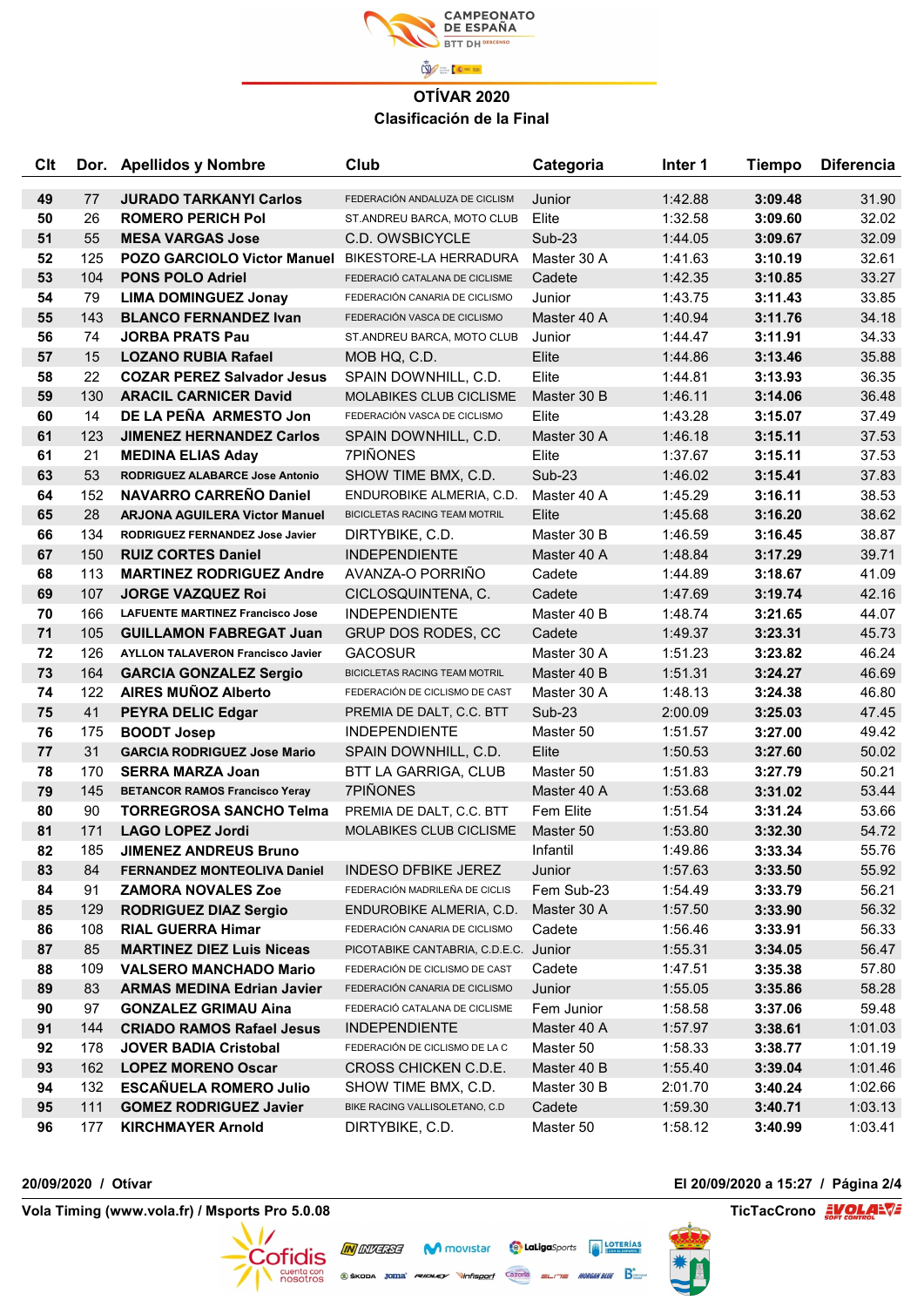

## OTÍVAR 2020 Clasificación de la Final

| Clt |     | Dor. Apellidos y Nombre                        | Club                               | Categoria   | Inter 1 | <b>Tiempo</b> | <b>Diferencia</b> |
|-----|-----|------------------------------------------------|------------------------------------|-------------|---------|---------------|-------------------|
| 97  | 168 | <b>BORONDO ALFONSO Francisco Albino</b>        | <b>GUIJARRO TOT ESPORT, CC</b>     | Master 40 B | 2:00.48 | 3:44.04       | 1:06.46           |
| 98  | 160 | <b>PI TEIXIDOR Xavier</b>                      | LA TRIBU BTT FORALLAC, C.C.        | Master 40 B | 2:00.76 | 3:44.13       | 1:06.55           |
| 99  | 151 | <b>MORENO GARCIA Nicolas</b>                   | DIRTYBIKE, C.D.                    | Master 40 A | 2:04.04 | 3:44.80       | 1:07.22           |
| 100 | 157 | NAVARRO CARREÑO Miguel Angel                   | ENDUROBIKE ALMERIA, C.D.           | Master 40 A | 2:04.00 | 3:45.13       | 1:07.55           |
| 101 | 155 | <b>MARQUEZ LEON Gerardo</b>                    | MOB HQ, C.D.                       | Master 40 A | 2:04.22 | 3:45.14       | 1:07.56           |
| 102 | 146 | SANCHEZ SANCHEZ Francisco Jose DIRTYBIKE, C.D. |                                    | Master 40 A | 2:00.77 | 3:45.75       | 1:08.17           |
| 103 | 98  | <b>ALVAREZ BLANCO Uxia</b>                     | FEDERACIÓN GALEGA DE CICLISMO      | Fem Junior  | 2:03.77 | 3:47.44       | 1:09.86           |
| 104 | 3   | <b>SIMO CERVERA Jordi</b>                      | TERRES DE LLEIDA, C.C.             | Elite       | 1:35.14 | 3:47.61       | 1:10.03           |
| 105 | 100 | <b>ZAMORA NOVALES Kira</b>                     | FEDERACIÓN MADRILEÑA DE CICLIS     | Fem Cadet   | 2:03.07 | 3:48.39       | 1:10.81           |
| 106 | 117 | <b>BOETA BALDWIN Carlos</b>                    | SPAIN DOWNHILL, C.D.               | Cadete      | 2:02.48 | 3:49.50       | 1:11.92           |
| 107 | 99  | <b>PI MADRENAS Mireia</b>                      | FEDERACIÓ CATALANA DE CICLISME     | Fem Junior  | 2:00.96 | 3:50.14       | 1:12.56           |
| 108 | 174 | <b>ROYO PALACIOS Jose Angel</b>                | FEDERACIÓN ARAGONESA DE CICLIS     | Master 50   | 2:06.16 | 3:51.42       | 1:13.84           |
| 109 | 148 | RODRIGUEZ QUEVEDO Bentahor Jose                | <b>DORATIL</b>                     | Master 40 A | 2:06.14 | 3:54.15       | 1:16.57           |
| 110 | 173 | <b>AZNAR SABATER Angel</b>                     | LA TRIBU BTT FORALLAC, C.C.        | Master 50   | 2:05.78 | 3:56.64       | 1:19.06           |
| 111 | 25  | <b>FERNANDEZ GARCIA Marco</b>                  | MOB HQ, C.D.                       | Elite       | 1:38.71 | 3:57.87       | 1:20.29           |
| 112 | 184 | <b>BULL FIFIELD Luca Antonio</b>               | SHOW TIME BMX, C.D.                | Infantil    | 2:10.17 | 3:57.89       | 1:20.31           |
| 113 | 165 | <b>JIMENEZ MERINO David</b>                    | GOLPE DE PEDAL, C.D.E.             | Master 40 B | 2:13.04 | 4:02.57       | 1:24.99           |
| 114 | 183 | <b>CANO ORTEGA Pablo</b>                       |                                    | Infantil    | 2:13.66 | 4:04.41       | 1:26.83           |
| 115 | 23  | <b>TORRES ESCAMILLA Francisco Juan</b>         | ENDUROBIKE ALMERIA, C.D.           | Elite       | 1:53.66 | 4:04.61       | 1:27.03           |
| 116 | 149 | <b>RAMOS MARTINEZ Miguel Angel</b>             | ENDUROBIKE ALMERIA, C.D.           | Master 40 A | 2:14.65 | 4:07.79       | 1:30.21           |
| 117 | 17  | <b>RUEDA GALINDO Jose Francisco</b>            | ENDUROBIKE ALMERIA, C.D.           | Elite       | 2:13.10 | 4:08.74       | 1:31.16           |
| 118 | 87  | <b>SAUMELL ROVIRA Lara</b>                     | <b>INDEPENDIENTE</b>               | Fem Junior  | 2:13.16 | 4:10.07       | 1:32.49           |
| 119 | 86  | <b>MORENO QUERO Mario</b>                      | SPAIN DOWNHILL, C.D.               | Junior      | 2:14.86 | 4:10.53       | 1:32.95           |
| 120 | 96  | <b>GUILLEN MATEOS Elisabeth</b>                | ODENA ESPORT CICLISTA Fem Elite    |             | 2:03.87 | 4:11.44       | 1:33.86           |
| 121 | 110 | <b>SANCHEZ RODRIGUEZ Nestor</b>                | FEDERACIÓN CANARIA DE CICLISMO     | Cadete      | 2:42.76 | 4:13.77       | 1:36.19           |
| 122 | 20  | <b>SUAREZ SANTANA Javier</b>                   | 7PIÑONES                           | Elite       | 1:38.79 | 4:14.58       | 1:37.00           |
| 123 | 92  | <b>MARTINEZ PEREZ Rosi</b>                     | <b>INDEPENDIENTE</b>               | Fem Elite   | 2:20.44 | 4:18.19       | 1:40.61           |
| 124 | 61  | <b>BAENA ARIZA Javier</b>                      | ENERGY BIKES, C.D.                 | Sub-23      | 1:54.96 | 4:23.40       | 1:45.82           |
| 125 | 153 | <b>FERNANDEZ GONZALEZ Antonio</b>              | <b>INDEPENDIENTE</b>               | Master 40 A | 2:25.11 | 4:23.72       | 1:46.14           |
| 126 | 116 | <b>GARCIA ALVAREZ Matias</b>                   | DR. BIKE GRANADA, C.D.             | Cadete      | 1:53.60 | 4:28.48       | 1:50.90           |
| 127 | 95  | <b>CHAPELA CAIÑO Gemma</b>                     | KAMIKAZES, C.D.                    | Fem Elite   | 2:28.41 | 4:35.74       | 1:58.16           |
| 128 | 18  | <b>BORRAS BUSTAMANTE Manuel INDEPENDIENTE</b>  |                                    | Elite       | 3:01.40 | 4:36.87       | 1:59.29           |
| 129 | 94  | <b>ZAPICO PALACIO Belen</b>                    | <b>ENBICI GRUPO SALVAJE</b>        | Fem Elite   | 2:33.39 | 4:40.57       | 2:02.99           |
| 130 | 179 | MOCHON ROMERA Juan Carlos SOUTH BIKES, C.D.    |                                    | Master 50   | 2:39.07 | 4:49.43       | 2:11.85           |
| 131 | 133 | <b>DE BIASI Luciano</b>                        | ENDUROBIKE ALMERIA, C.D.           | Master 30 B | 2:42.43 | 4:49.90       | 2:12.32           |
| 132 | 180 | <b>GARCIA CARMONA Miguel Javier</b>            | <b>INDEPENDIENTE</b>               | Master 50   | 2:56.01 | 5:18.55       | 2:40.97           |
| 133 | 102 | <b>MINGUEZ ZANGITU Oxel</b>                    | FEDERACIÓN VASCA DE CICLISMO       | Cadete      | 3:50.17 | 5:31.59       | 2:54.01           |
| 134 | 8   | <b>ANADON JAUME Daniel</b>                     | FEDERACIÓ DE CICLISME DE LES I     | Elite       | 3:38.44 | 5:34.92       | 2:57.34           |
| 135 | 176 | RODRIGUEZ GONZALEZ Heraclio Javier             | 7PIÑONES                           | Master 50   | 3:34.98 | 5:46.13       | 3:08.55           |
| 136 | 172 | <b>PRADO PEDROSO Jose Manuel</b>               | <b>GRAVITY DOWNHILL RIDERS C C</b> | Master 50   | 4:44.50 | 7:59.29       | 5:21.71           |

#### Ausentes

| $13^\circ$ | <b>ALCOJOR RAMOS Alejandro Jesus</b> | FEDERACIÓN DE CICLISMO DE CAST | Elite       |
|------------|--------------------------------------|--------------------------------|-------------|
| 27         | CIRIA MORENO Fabian                  | <b>INDEPENDIENTE</b>           | Elite       |
| 82         | <b>GUERRI RAMIREZ Mario</b>          | FEDERACIÓN ARAGONESA DE CICLIS | Junior      |
| 128        | <b>CHAPELA FERNANDEZ Miquel</b>      | KAMIKAZES. C.D.                | Master 30 A |
| 156        | <b>SERRANO BERNI Antonio</b>         | FEDERACIÓN ARAGONESA DE CICLIS | Master 40 A |

Cazorla

 $I \rightarrow E$ 

Vola Timing (www.vola.fr) / Msports Pro 5.0.08 TicTacCrono and TicTacCrono and TicTacCrono and TicTacCrono and TicTacCrono and TicTacCrono and TicTacCrono and TicTacCrono and TicTacCrono and TicTacCrono and TicTacCrono and

 $\prime$ 

**Cofidis** 

cuenta con<br>nosotros